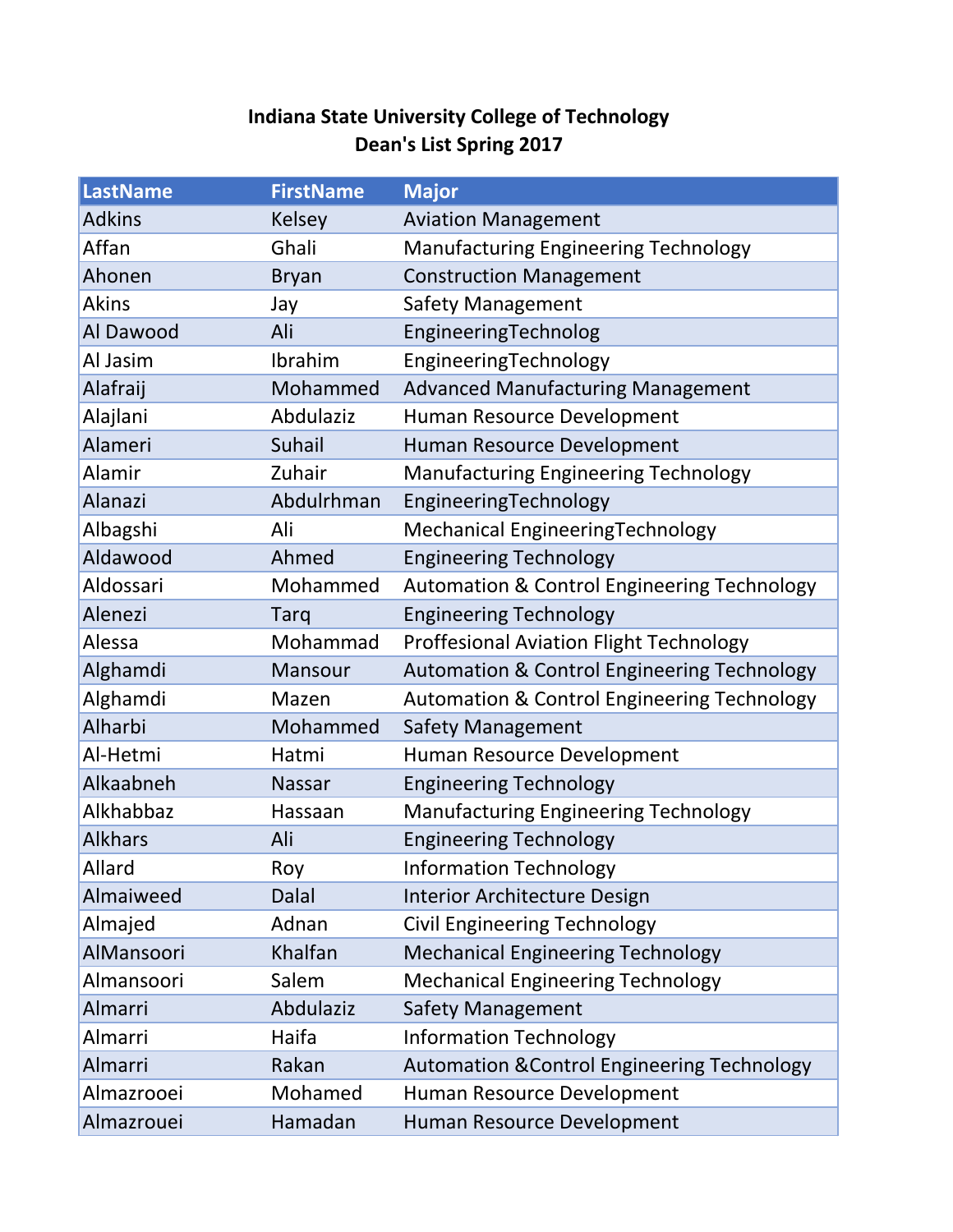| Almazrouei       | Harmous     | Human Resource Development                             |
|------------------|-------------|--------------------------------------------------------|
| Almazrouei       | Saeed       | Human Resource Development                             |
| Almazrouei       | Saeed       | Human Resource Development                             |
| Almazrouei       | Zayed       | Human Resource Development                             |
| Alnasser         | Fahad       | <b>Electronics Engineering Technology</b>              |
| Alnasser         | Hassan      | <b>Civil Engineering Technology</b>                    |
| AlNemer          | Abdulla     | <b>Manufacturing Engineering Technology</b>            |
| <b>Alomiri</b>   | Sattam      | <b>Automation &amp; Control Engineering Technology</b> |
| Alowayshiz       | Ali         | <b>Computer Engineering Technology</b>                 |
| Algahtani        | Abdulrahman | <b>Information Technology</b>                          |
| Algargosh        | Ali         | <b>Mechanical Engineering Technology</b>               |
| Al-Rawas         | Hisham      | <b>Civil Engineering Technology</b>                    |
| Alsaadoun        | Zeyad       | <b>Civil Engineering Technology</b>                    |
| Alsadan          | Saud        | <b>Mechanical Engineering Technology</b>               |
| Alshammari       | Fahd        | <b>Automation &amp; Control Engineering Technology</b> |
| Alshanqiti       | Mahmoud     | <b>Engineering Technology</b>                          |
| Altamimi         | Abdullah    | <b>Manufacturing Engineering Technology</b>            |
| Altrab           | Fadel       | <b>Manufacturing Engineering Technology</b>            |
| Alvarado         | Juan        | <b>Mechanical Engineering Technology</b>               |
| Alvey            | Jake        | <b>Construction Management</b>                         |
| Alyami           | Talal       | <b>Automation &amp; Control Engineering Technology</b> |
| Alzahrani        | Mazen       | <b>Computer Engineering Technology</b>                 |
| Angulo           | Ashley      | <b>Mechanical Engineering Technology</b>               |
| Applegate        | Shelby      | <b>Adult &amp; Career Education</b>                    |
| Atkins           | Dakota      | <b>Construction Management</b>                         |
| <b>Bailey</b>    | Gregory     | <b>Safety Management</b>                               |
| <b>Balhareth</b> | Majed       | <b>Automation &amp; Control Engineering Technology</b> |
| <b>Banks</b>     | Jacari      | Proffesional Aviation Flight Technology                |
| <b>Bannon</b>    | Jarred      | <b>Civil Engineering Technology</b>                    |
| <b>Bassemier</b> | Samuel      | <b>Aviation Management</b>                             |
| <b>Baten</b>     | Kendall     | <b>Automotive Engineering Technology</b>               |
| <b>Beckley</b>   | Jarred      | <b>Mechanical Engineering Technology</b>               |
| <b>Belcher</b>   | Codi        | <b>Aviation Management</b>                             |
| <b>Belich</b>    | Abigail     | Human Resource Development                             |
| <b>Belschner</b> | Michael     | <b>Adult &amp; Career Education</b>                    |
| <b>Bender</b>    | Olivia      | Textiles, Apparel & Merchandising                      |
| Benjamin         | Austin      | Automat&Control Engineer Technology                    |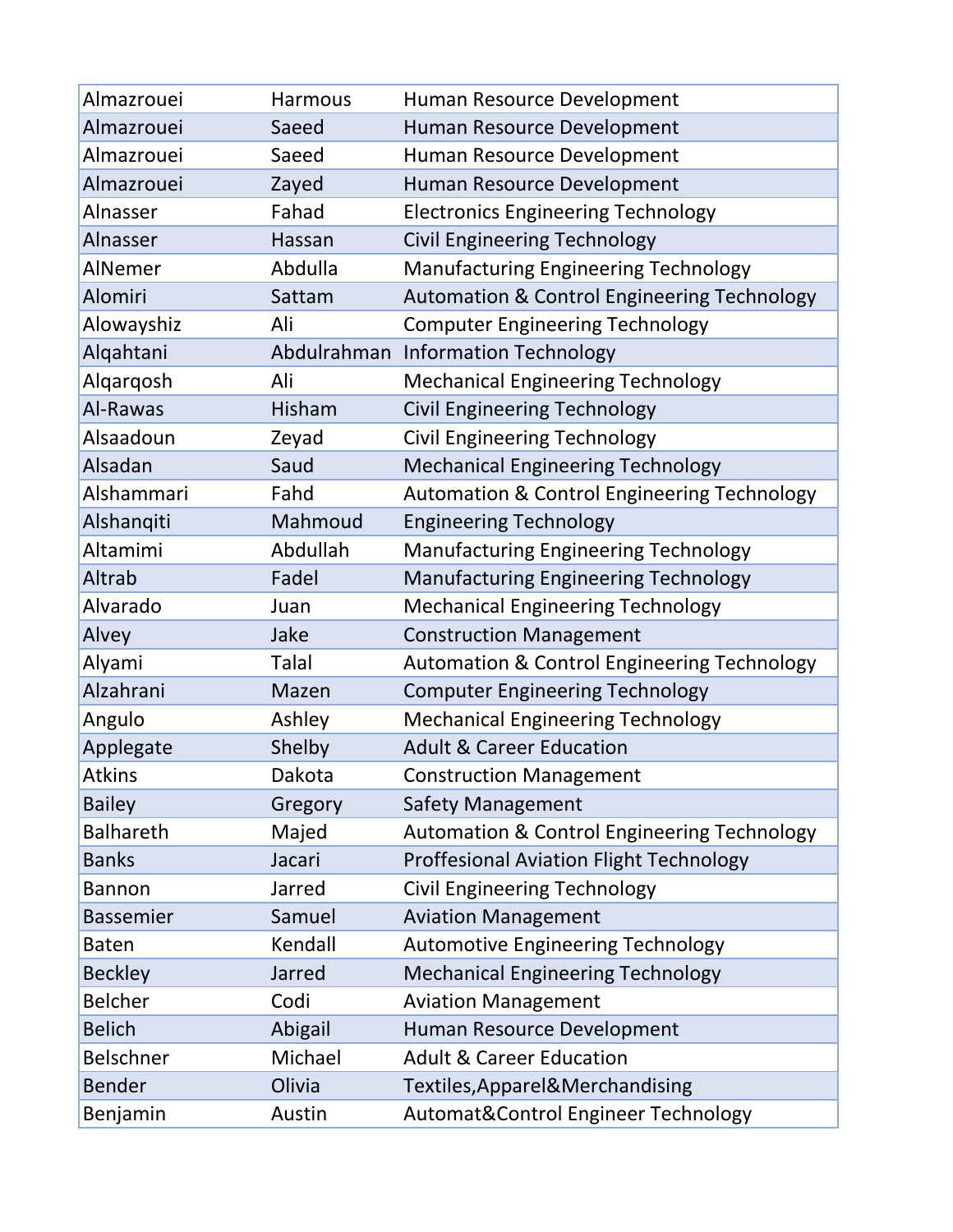| <b>Birchfield</b> | <b>Kevin</b>   | <b>Mechanical Engineering Technology</b> |
|-------------------|----------------|------------------------------------------|
| Blankenship       | Zachary        | <b>Aviation Management</b>               |
| <b>Bluis</b>      | Jennifer       | <b>Adult &amp; Career Education</b>      |
| <b>Bobek</b>      | Steven         | Mechanical EngineeringTechnology         |
| <b>Bojarun</b>    | Jonathan       | Automotive EngineeringTechnology         |
| <b>Bradshaw</b>   | Anthony        | InformationTechnologyogy                 |
| <b>Brady</b>      | Samantha       | <b>Aviation Management</b>               |
| <b>Bright</b>     | Nathan         | <b>Aviation Management</b>               |
| <b>Brooks</b>     | Amanda         | <b>Interior Architecture Design</b>      |
| <b>Brown</b>      | Dylan          | <b>Information Technology</b>            |
| <b>Brown</b>      | <b>Trevor</b>  | <b>Unmanned Systems</b>                  |
| <b>Brunt</b>      | Kimberly       | Human Resource Development               |
| <b>Brushaber</b>  | Joshua         | <b>Aviation Management</b>               |
| <b>Bryan</b>      | Douglas        | <b>Information Technology</b>            |
| <b>Buchanan</b>   | Kendra         | <b>Safety Management</b>                 |
| <b>Budreau</b>    | Nathaniel      | Human Resource Development               |
| <b>Burge</b>      | Lucas          | <b>Construction Management</b>           |
| <b>Burgin</b>     | Cameron        | Mechanical EngineeringTechnology         |
| <b>Burkett</b>    | Adam           | <b>Information Technology</b>            |
| <b>Bush</b>       | <b>Brandon</b> | <b>Electronics EngineeringTechnology</b> |
| <b>Bushfield</b>  | Kimberly       | <b>Adult &amp; Career Education</b>      |
| Cain              | Caleb          | Mechanical EngineeringTechnology         |
| Cain              | Shaylen        | Human Resource Development               |
| Camden            | Duncan         | <b>Prof Aviation FlightTechnology</b>    |
| Campbell          | Konner         | <b>Prof Aviation FlightTechnology</b>    |
| Cass              | Adam           | Automat&Control EngineerTechnology       |
| Castro            | Wilfredo       | <b>Aviation Management</b>               |
| Chambers          | Darci          | <b>Interior Architecture Design</b>      |
| Cherry            | Miriah         | <b>Safety Management</b>                 |
| Chestnut          | Ryan           | <b>Electronics EngineeringTechnology</b> |
| Cheung            | Pak Hon        | <b>Civil Engineering Technology</b>      |
| Chida Jordan      | Victor         | <b>Construction Management</b>           |
| Clarke            | Dakota         | <b>Aviation Management</b>               |
| Claussen          | <b>Thomas</b>  | <b>Information Technology</b>            |
| Clem              | Dylan          | <b>Information Technology</b>            |
| Clifford          | Michael        | <b>Construction Management</b>           |
| Collenbaugh       | Aaron          | Mechanical EngineeringTechnology         |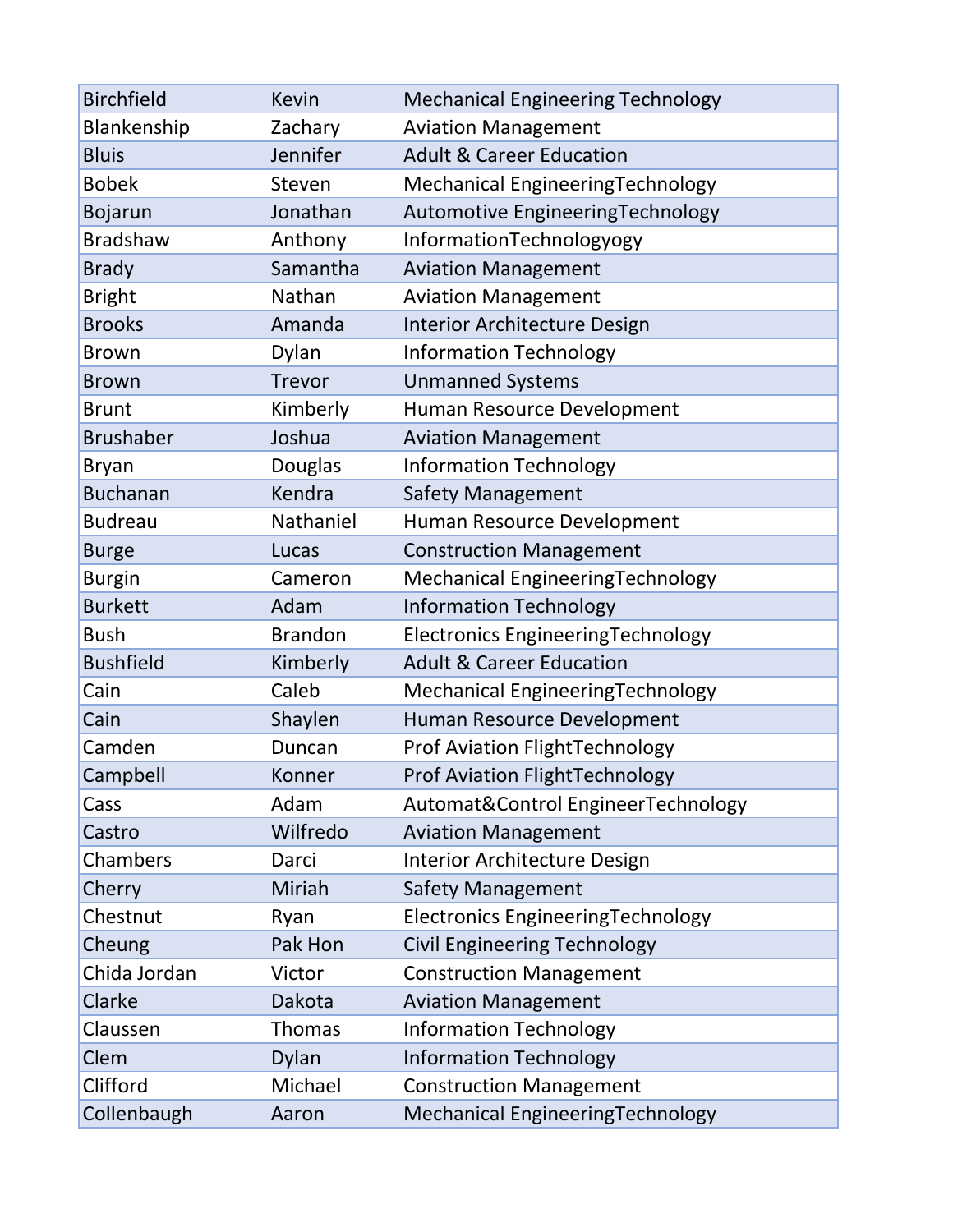| Collier        | Mitchell        | <b>Information Technology</b>                  |
|----------------|-----------------|------------------------------------------------|
| Collins        | <b>Kevin</b>    | Mechanical EngineeringTechnology               |
| Collins        | Lucas           | Automat&Control EngineerTechnology             |
| Collum         | Scott           | <b>Prof Aviation FlightTechnology</b>          |
| Connolly       | Casey           | Human Resource Development                     |
| Cordero        | Israel          | <b>Construction Management</b>                 |
| Cox            | McKayla         | Human Resource Development                     |
| Crowe          | <b>Braydon</b>  | <b>Aviation Management</b>                     |
| Cui            | Kaiming         | Computer EngineeringTechnology                 |
| Cunningham     | Robert          | <b>Aviation Management</b>                     |
| Damon          | Kristopher      | <b>Mechanical Engineering Technology</b>       |
| Danko          | <b>Brittany</b> | <b>Prof Aviation FlightTechnology</b>          |
| Danner         | Dean            | <b>Information Technology</b>                  |
| Dawson         | Sean            | <b>Unmanned Systems</b>                        |
| Deady          | Matthew         | <b>Civil Engineering Technology</b>            |
| Deckard        | Christopher     | <b>Mechanical EngineeringTechnology</b>        |
| Delfino        | <b>Nicholas</b> | <b>Information Technology</b>                  |
| Denison        | Daniel          | <b>Prof Aviation FlightTechnology</b>          |
| Denning        | Riley           | Technology&Engineering Educ                    |
| Denoon         | Ryan            | <b>Construction Management</b>                 |
| Downing        | Benjamin        | <b>Computer Engineering Technology</b>         |
| <b>Draxler</b> | <b>Taylor</b>   | <b>Construction Management</b>                 |
| Dudra          | Grant           | <b>Prof Aviation Flight Tech</b>               |
| Dunfee         | <b>Hailee</b>   | Human Resource Development                     |
| Dunham         | Kiefer          | Mechanical EngineeringTechnology               |
| Dunning        | Auhsha          | Human Resource Development                     |
| Dupin          | Shelby          | Human Resource Development                     |
| <b>Ehrlich</b> | <b>McKenzie</b> | Human Resource Development                     |
| Eichberger     | Lauren          | <b>Interior Architecture Design</b>            |
| Elmore         | Evan            | <b>Prof Aviation Flight Technology</b>         |
| Elrod          | Nolan           | <b>Aviation Management</b>                     |
| Embry          | Benjamin        | <b>Proffesional Aviation Flight Technology</b> |
| England        | Riley           | <b>Prof Aviation Flight Technology</b>         |
| Ennen          | Lucas           | <b>Construction Management</b>                 |
| Erkal          | Atilay          | <b>Electronics Engineering Technology</b>      |
| Evans          | <b>Brandon</b>  | <b>Prof Aviation Flight Technology</b>         |
| Evitts         | John            | <b>Electronics Engineering Technology</b>      |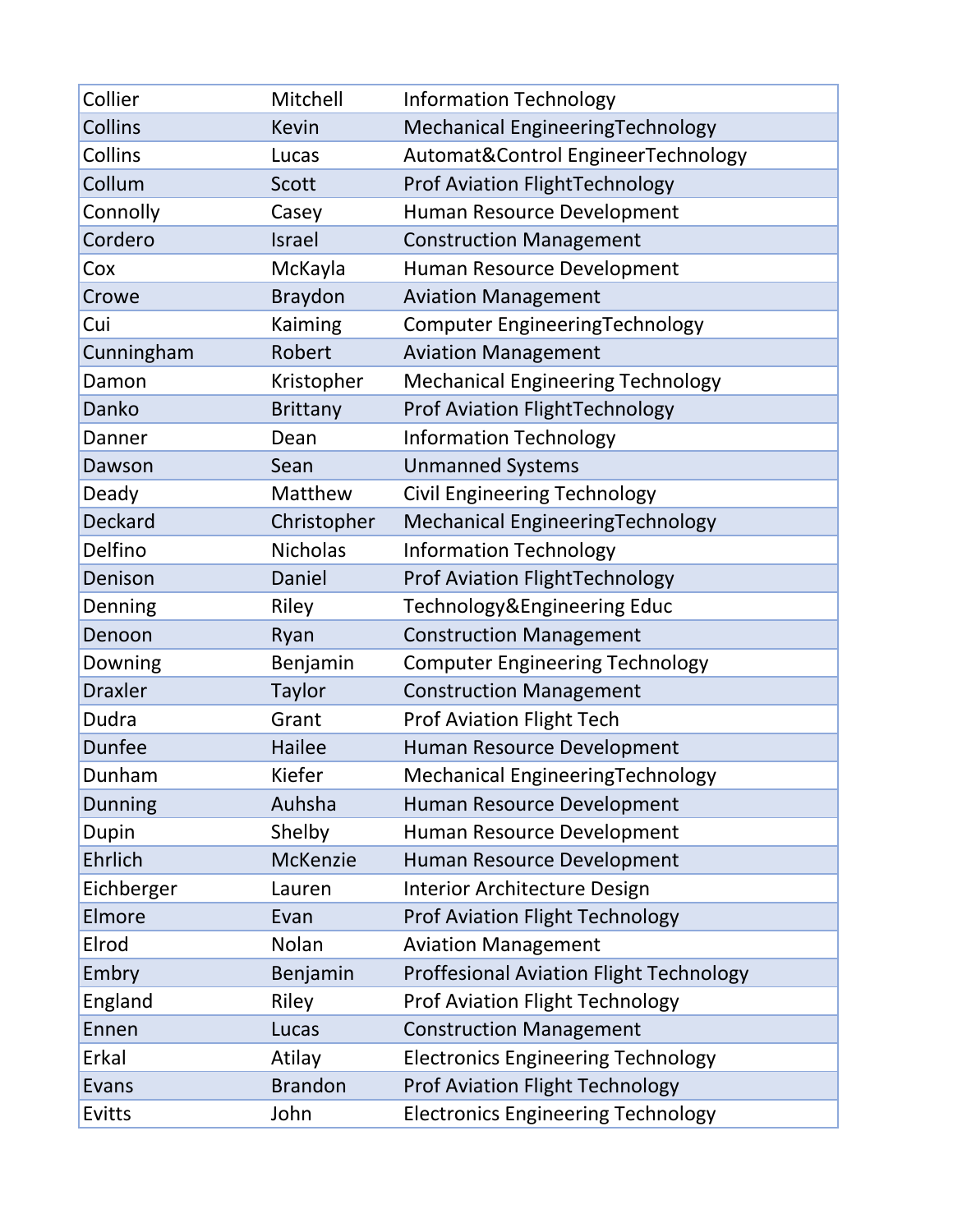| Fehr         | Cole           | <b>Aviation Management</b>             |
|--------------|----------------|----------------------------------------|
| Fekadu       | Firaol         | <b>Civil Engineering Technology</b>    |
| Fentz        | Garett         | <b>Aviation Management</b>             |
| Ferguson     | Luke           | <b>Prof Aviation Flight Technology</b> |
| <b>Fleck</b> | Gabriel        | <b>Unmanned Systems</b>                |
| <b>Fleck</b> | Landon         | <b>Information Technology</b>          |
| Fortner      | Amanda         | Human Resource Development             |
| Fox          | Shelby         | Textiles, Apparel& Merchandising       |
| Fuehrer      | Wyatt          | <b>Prof Aviation Flight Tech</b>       |
| Fulford      | Christopher    | Mechanical EngineeringTechnology       |
| Fulton       | Alyssa         | Textiles, Apparel& Merchandising       |
| Gardin       | Erik           | <b>Construction Management</b>         |
| Garrard      | Corey          | <b>Prof Aviation Flight Tech</b>       |
| Gast         | Charles        | <b>Automotive Engineering Tech</b>     |
| Geiser       | <b>Kevin</b>   | <b>Prof Aviation Flight Tech</b>       |
| Geller       | Nathaniel      | Automat&Control Engineer Technology    |
| Genullis     | McKenna        | <b>Mechanical Engineering Technol</b>  |
| Gibson       | <b>Marcus</b>  | <b>Prof Aviation Flight Tech</b>       |
| Gillis       | Morgan         | Interior Architecture Design           |
| Giocolo      | Michael        | <b>Civil Engineering Technology</b>    |
| Giragossian  | Rafi           | <b>Electronics Engineering Tech</b>    |
| Glaziner     | Quentin        | <b>Mechanical Engineering Technol</b>  |
| Goke         | Aaron          | <b>Aviation Management</b>             |
| Goodman      | <b>Delbert</b> | <b>Construction Management</b>         |
| Grady        | Jeffrey        | Automat&Control Engineer Tech          |
| Grass        | Jesse          | <b>Construction Management</b>         |
| Graziano     | Samantha       | <b>Interior Architecture Design</b>    |
| Green        | Cameron        | <b>Safety Management</b>               |
| Greene       | Shanna         | Interior Architecture Design           |
| Greenley     | Madolyn        | Technology&Engineering Educ            |
| Greig        | Courtney       | <b>Prof Aviation Flight Tech</b>       |
| Greiwe       | <b>Brock</b>   | <b>Mechanical Engineering Technol</b>  |
| Grewal       | Jagraj Singh   | <b>Information Technology</b>          |
| Guess        | Kaleb          | <b>Automotive Engineering Tech</b>     |
| Guth         | Nathan         | <b>Safety Management</b>               |
| Haas         | Reid           | <b>Technology Management</b>           |
| Hackler      | Emily          | <b>Prof Aviation Flight Tech</b>       |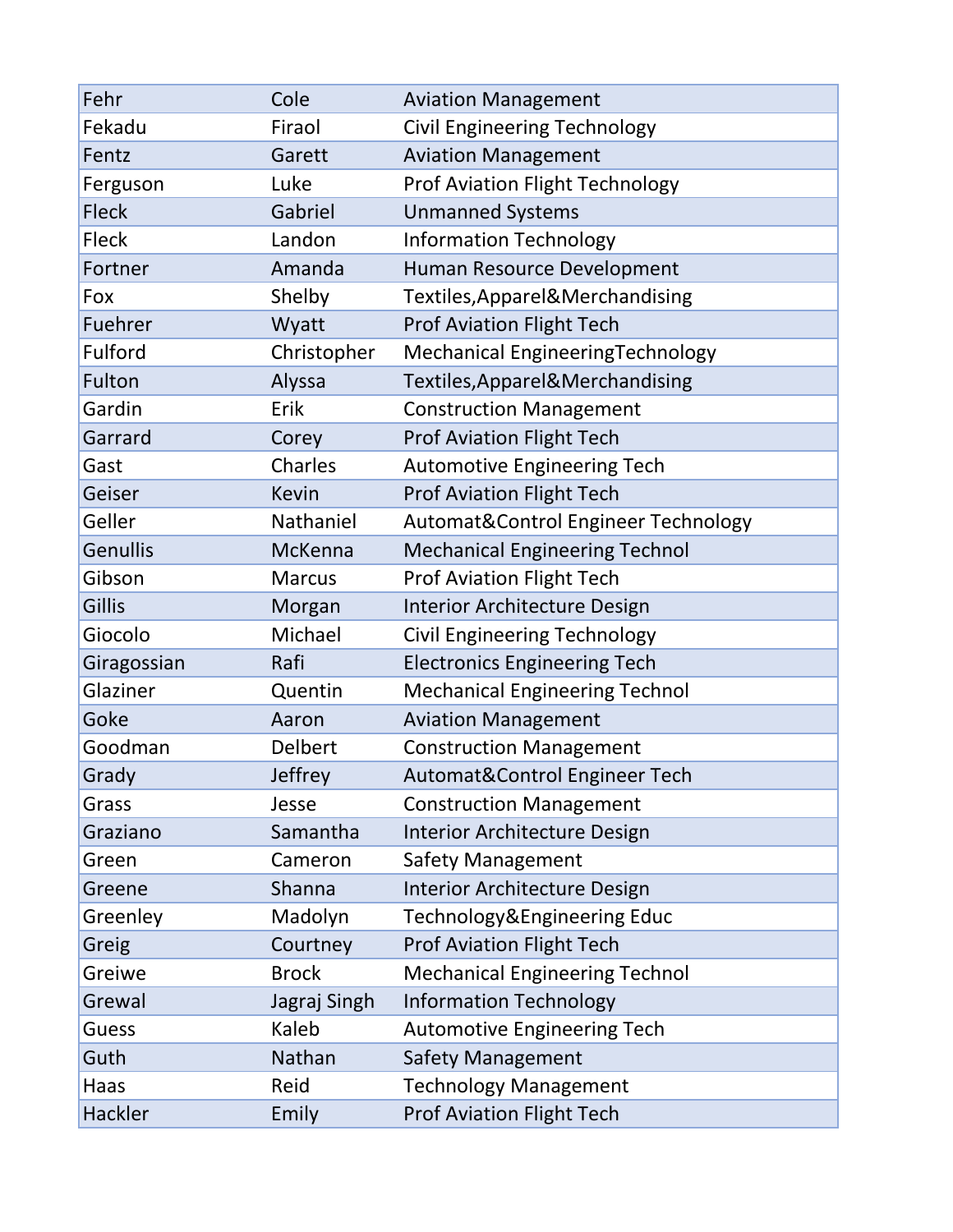| Hahn          | <b>Terrance</b> | <b>Unmanned Systems</b>               |
|---------------|-----------------|---------------------------------------|
| Hall          | Zachary         | <b>Aviation Management</b>            |
| Hargens       | Sierra          | <b>Mechanical Engineering Technol</b> |
| Harmon        | Jacob           | <b>Mechanical Engineering Technol</b> |
| Hauger        | Kevin           | <b>Information Technology</b>         |
| Hawsawi       | Mohammed        | <b>Electronics Engineering Tech</b>   |
| Helgemo       | Ryan            | <b>Electronics Engineering Tech</b>   |
| Hill          | Jourdan         | <b>Aviation Management</b>            |
| Hill          | Margaret        | <b>Mechanical Engineering Technol</b> |
| <b>Hoff</b>   | Adam            | <b>Aviation Management</b>            |
| <b>Hooks</b>  | Madeline        | <b>Prof Aviation Flight Tech</b>      |
| Hooper        | Colton          | <b>Prof Aviation Flight Tech</b>      |
| Hosticka      | Grant           | <b>Unmanned Systems</b>               |
| <b>Hughes</b> | Prince          | <b>Mechanical Engineering Technol</b> |
| Hull          | Kenneth         | <b>Engineering Technology</b>         |
| Ibrahim       | Antony          | <b>Mechanical Engineering Technol</b> |
| Irving        | David           | <b>Construction Management</b>        |
| Irwin         | Abigail         | Textiles, Apparel& Merchandising      |
| Jackson       | Cody            | <b>Mechanical Engineering Technol</b> |
| Jacobs        | <b>Tristan</b>  | <b>Aviation Management</b>            |
| James         | Kayla           | Human Resource Development            |
| <b>Jiles</b>  | Michael         | <b>Computer Engineering Technlgy</b>  |
| Jimenez       | Alex            | <b>Computer Engineering Technlgy</b>  |
| Joh           | <b>Yoon Soo</b> | <b>Aviation Management</b>            |
| Johnson       | Durrell         | <b>Information Technology</b>         |
| Johnson       | Logan           | <b>Safety Management</b>              |
| Joice         | Mollie          | Interior Architecture Design          |
| Jones         | Abigia          | <b>Aviation Management</b>            |
| Jones         | Allison         | Automat&Control Engineer Tech         |
| Jones         | Lloyd           | <b>Construction Management</b>        |
| Jones         | Zachary         | <b>Prof Aviation Flight Tech</b>      |
| Jordan        | <b>Haley</b>    | Human Resource Development            |
| Joseph        | Makenzie        | Human Resource Development            |
| Kaho          | Charles         | <b>Aviation Management</b>            |
| Kain          | Trent           | <b>Construction Management</b>        |
| Kaiser        | Jordan          | <b>Automotive Engineering Tech</b>    |
| Kato          | Leyland         | <b>Unmanned Systems</b>               |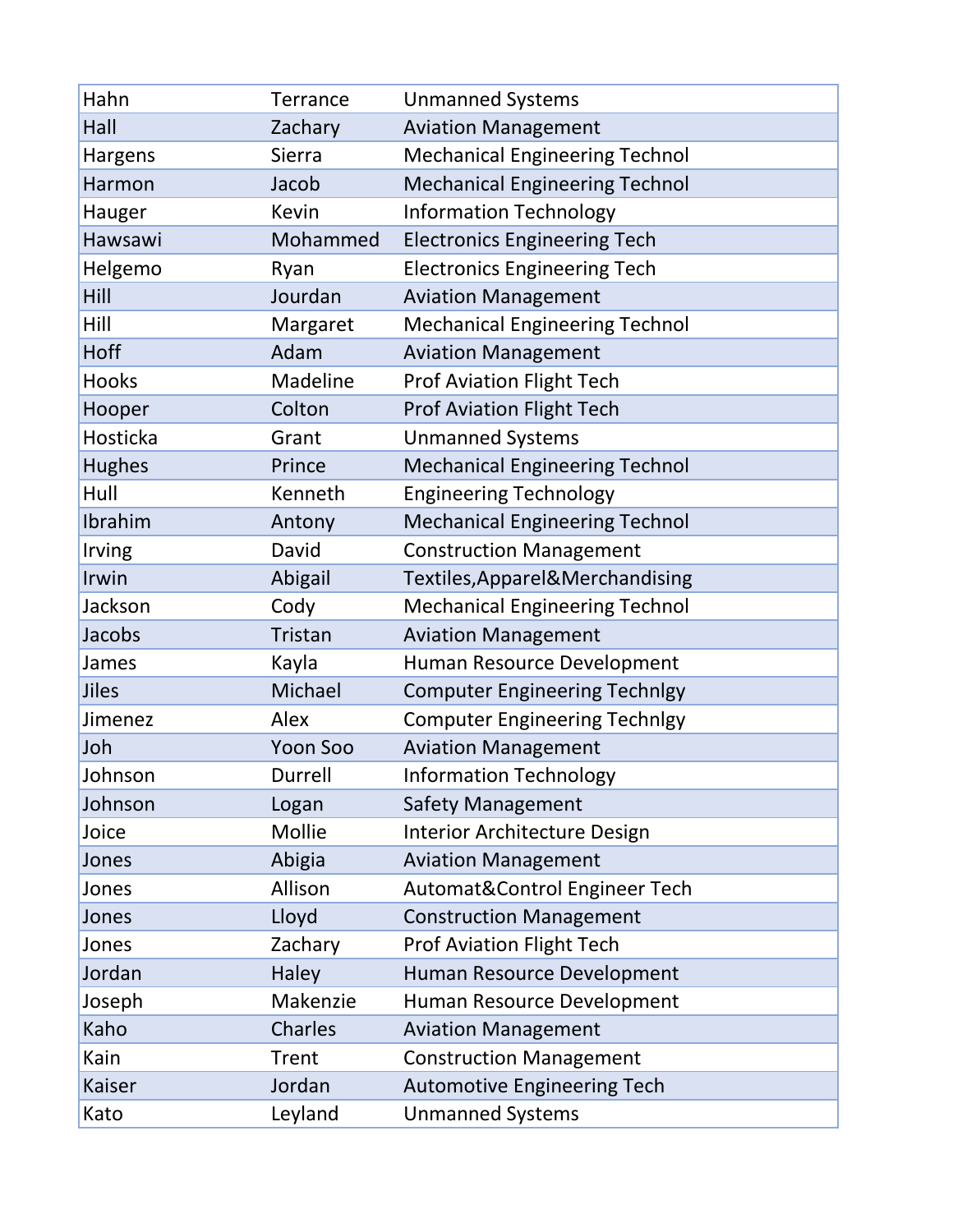| Kelch          | Michael          | Automat&Control Engineer Tech         |
|----------------|------------------|---------------------------------------|
| Kelch          | Julie            | <b>Adult &amp; Career Education</b>   |
| <b>Kelsey</b>  | Kari             | <b>Packaging Engineering Tech</b>     |
| Kenyon         | <b>Jack</b>      | <b>Prof Aviation Flight Tech</b>      |
| <b>Kerr</b>    | Austin           | <b>Prof Aviation Flight Tech</b>      |
| Kibler         | Kole             | <b>Automotive Engineering Tech</b>    |
| Kibler         | Wade             | <b>Electronics Engineering Tech</b>   |
| Kim            | <b>Jun Young</b> | <b>Prof Aviation Flight Tech</b>      |
| <b>Kimmel</b>  | Jason            | <b>Safety Management</b>              |
| <b>King</b>    | Cory             | <b>Construction Management</b>        |
| Kirby          | Jason            | Technology&Engineering Educ           |
| Kist           | Julia            | Automat&Control Engineer Tech         |
| <b>Knies</b>   | Sara             | <b>Interior Architecture Design</b>   |
| Knight         | <b>Travis</b>    | <b>Aviation Management</b>            |
| <b>Kriech</b>  | Nathan           | <b>Automotive Engineering Tech</b>    |
| <b>Kruse</b>   | Dylan            | <b>Electronics Engineering Tech</b>   |
| Kujawski       | Andrew           | <b>Prof Aviation Flight Tech</b>      |
| Kula           | <b>Derrick</b>   | <b>Automotive Engineering Tech</b>    |
| <b>Kusiak</b>  | Elliot           | <b>Computer Engineering Technlgy</b>  |
| Kutbi          | Sultan           | <b>Aviation Management</b>            |
| Lancaster      | <b>Bradley</b>   | <b>Prof Aviation Flight Tech</b>      |
| Landsman       | Alex             | <b>Construction Management</b>        |
| Lawless        | John             | <b>Prof Aviation Flight Tech</b>      |
| Ledwig         | Daron            | <b>Construction Management</b>        |
| Lee            | Jingyu           | Packaging Engineering Tech            |
| Lee            | Jordan           | <b>Mechanical Engineering Technol</b> |
| Leis           | <b>Nicholas</b>  | <b>Technology Management</b>          |
| Linzey         | John             | <b>Prof Aviation Flight Tech</b>      |
| Liu            | Jiayin           | <b>Computer Engineering Technlgy</b>  |
| Livengood      | Clint            | Automat&Control Engineer Tech         |
| Logsdon        | Joshua           | <b>Unmanned Systems</b>               |
| Loper-Wheatley | Jessica          | Human Resource Development            |
| Lopez          | Destiny          | Textiles, Apparel & Merchandising     |
| Lovett         | Michael          | <b>Electronics Engineering Tech</b>   |
| MacLaren       | Matthew          | Automat&Control Engineer Tech         |
| Malchiodi      | Amanda           | <b>Interior Architecture Design</b>   |
| Malicki        | Cameron          | <b>Information Technology</b>         |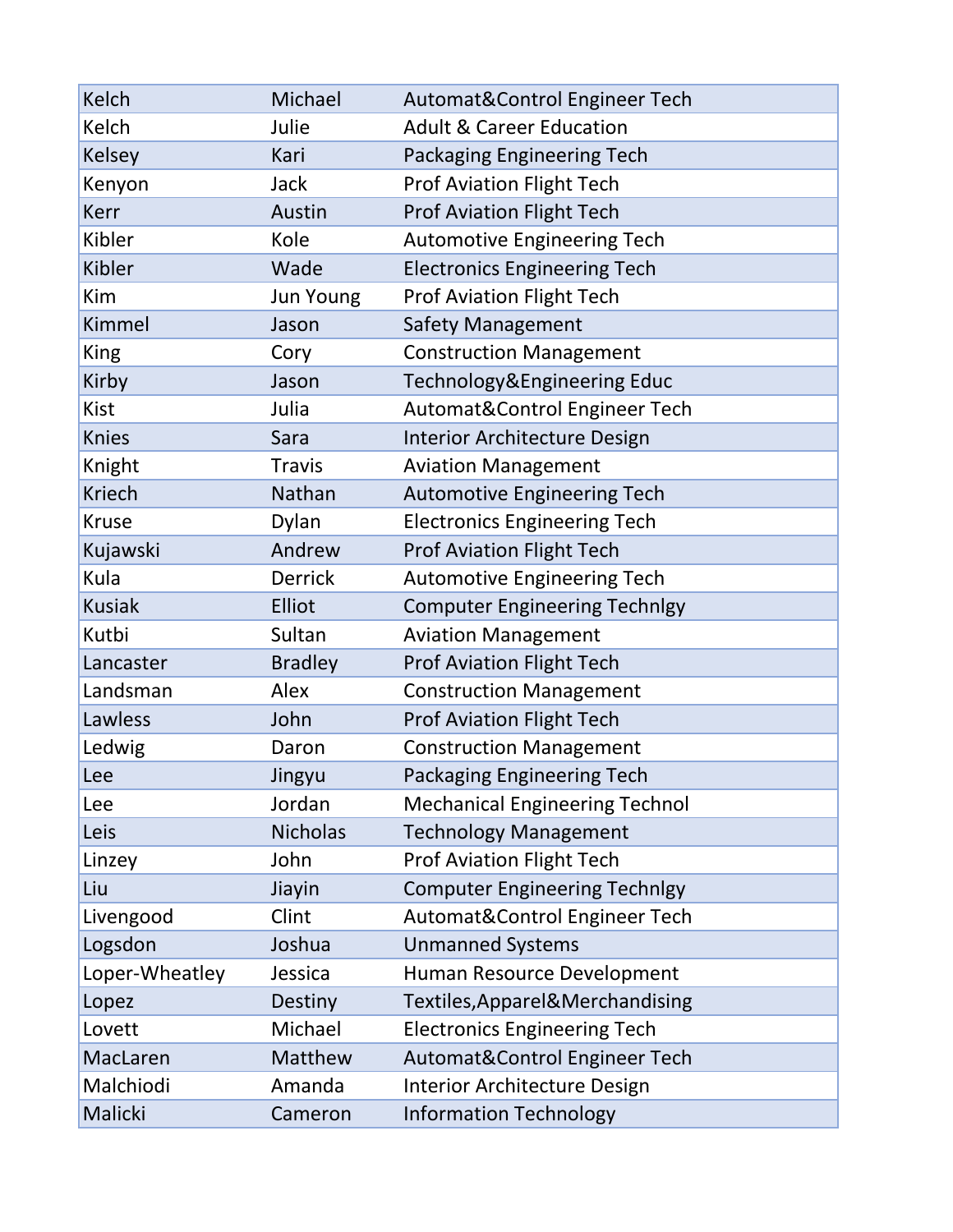| Mangin            | Jacob           | <b>Mechanical Engineering Technol</b> |
|-------------------|-----------------|---------------------------------------|
| Marietta          | Hailey          | Human Resource Development            |
| Marquez Velazquez | Andres          | <b>Mechanical Engineering Technol</b> |
| Marquie           | <b>Jack</b>     | <b>Prof Aviation Flight Tech</b>      |
| Marshall          | Jason           | <b>Aviation Management</b>            |
| <b>Martin</b>     | <b>Bailey</b>   | <b>Information Technology</b>         |
| Mascreen          | Rony            | <b>Computer Engineering Technlgy</b>  |
| Matherly          | Austin          | <b>Mechanical Engineering Technol</b> |
| <b>McAuliffe</b>  | Mary            | Human Resource Development            |
| <b>McClurg</b>    | <b>Danielle</b> | Human Resource Development            |
| <b>McGoldrick</b> | Christopher     | <b>Construction Management</b>        |
| <b>McMasters</b>  | <b>Douglas</b>  | <b>Safety Management</b>              |
| <b>McNabb</b>     | Sean            | <b>Information Technology</b>         |
| <b>McWhorter</b>  | Wyatt           | <b>Aviation Management</b>            |
| <b>Meadows</b>    | Garrett         | <b>Information Technology</b>         |
| <b>Meese</b>      | Collin          | <b>Construction Management</b>        |
| Mehringer         | Kendra          | <b>Interior Architecture Design</b>   |
| Meyer             | Aaron           | <b>Aviation Management</b>            |
| <b>Miles</b>      | Matthew         | <b>Construction Management</b>        |
| <b>Miller</b>     | <b>Kacie</b>    | Textiles, Apparel & Merchandising     |
| Miller            | Steven          | Human Resource Development            |
| <b>Mills</b>      | <b>Taylor</b>   | <b>Interior Architecture Design</b>   |
| Moody             | Garrett         | <b>Mechanical Engineering Technol</b> |
| Moretz            | <b>Tracy</b>    | <b>Construction Management</b>        |
| Morgan            | Taylor          | Safety Management                     |
| Morin             | Jordan          | <b>Safety Management</b>              |
| <b>Morris</b>     | <b>Brandon</b>  | <b>Prof Aviation Flight Tech</b>      |
| <b>Morris</b>     | Dakota          | Human Resource Development            |
| Morton            | Paisley         | Human Resource Development            |
| <b>Muller</b>     | Heidi           | <b>Mechanical Engineering Technol</b> |
| Mun               | Seong Jun       | <b>Prof Aviation Flight Tech</b>      |
| <b>Nackers</b>    | Michael         | <b>Automotive Engineering Tech</b>    |
| Namgung           | Innjae          | <b>Mechanical Engineering Technol</b> |
| <b>Nelson</b>     | Emily           | Textiles, Apparel& Merchandising      |
| Nethery           | Rebecca         | <b>Safety Management</b>              |
| Neumann           | Jaymz           | <b>Architectural Engineering Tech</b> |
| Nichols           | Philip          | <b>Prof Aviation Flight Tech</b>      |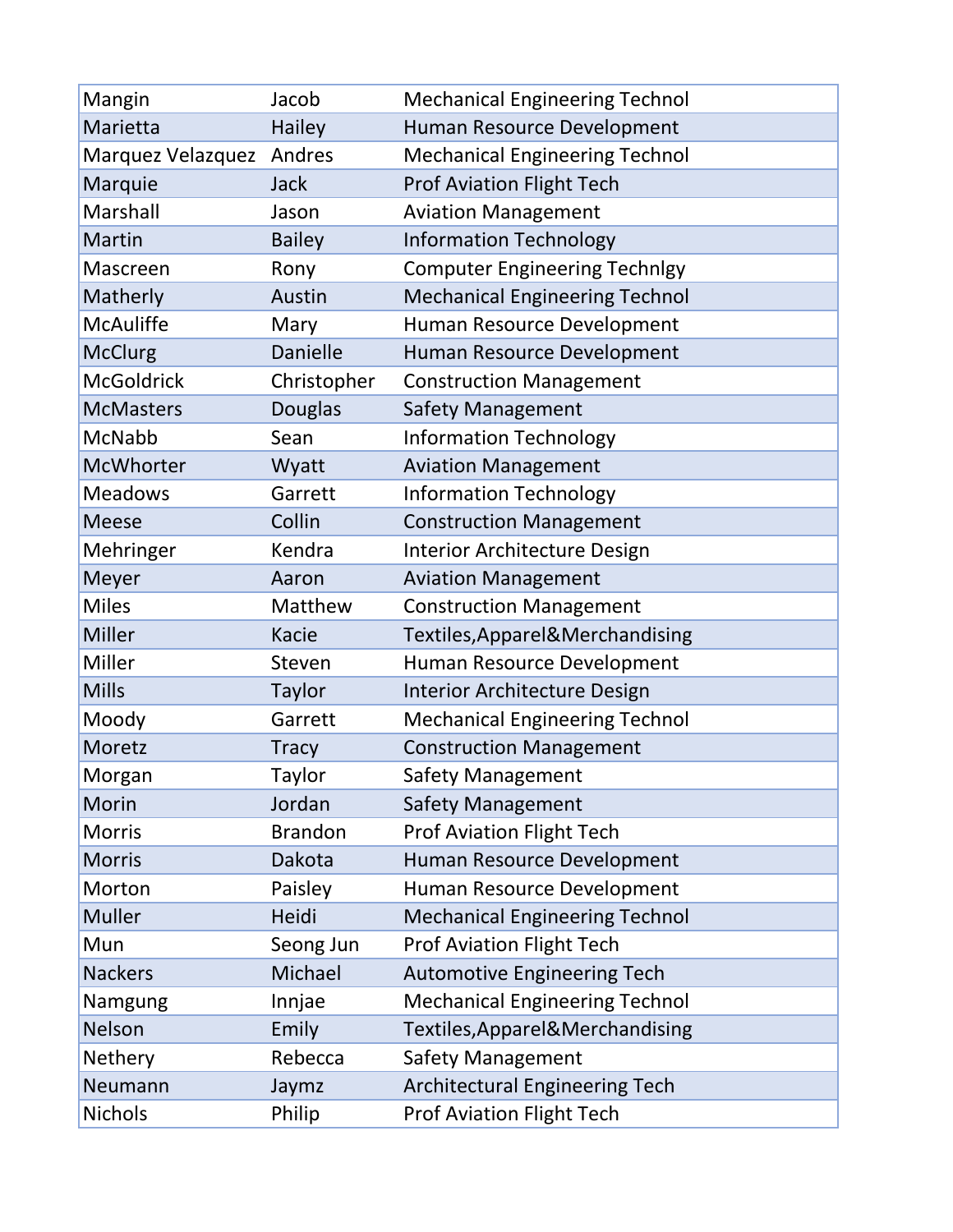| Nicholson   | Ariel         | <b>Information Technology</b>         |
|-------------|---------------|---------------------------------------|
| Nicholson   | <b>Thomas</b> | <b>Construction Management</b>        |
| Nigro       | David         | <b>Construction Management</b>        |
| Nolan       | Levi          | <b>Prof Aviation Flight Tech</b>      |
| <b>Nunn</b> | Andrew        | <b>Safety Management</b>              |
| Ohene       | Elinam        | <b>Electronics Engineering Tech</b>   |
| Olson       | Kamrie        | <b>Interior Architecture Design</b>   |
| Orf         | Madeline      | Packaging Engineering Tech            |
| Pandher     | Sukhraj Singh | <b>Mechanical Engineering Technol</b> |
| Pannell     | Timothy       | <b>Prof Aviation Flight Tech</b>      |
| Parker      | Cynthia       | Human Resource Development            |
| Parry       | Franklin      | <b>Computer Engineering Technlgy</b>  |
| Patel       | Chirag        | <b>Prof Aviation Flight Tech</b>      |
| Paul        | Richard       | <b>Prof Aviation Flight Tech</b>      |
| Payne       | Adam          | <b>Prof Aviation Flight Tech</b>      |
| Pearson     | Kyler         | <b>Prof Aviation Flight Tech</b>      |
| Peecher     | Serea         | <b>Construction Management</b>        |
| Pell        | <b>Hallie</b> | Textiles, Apparel & Merchandising     |
| Perez       | Gerardo       | <b>Mechanical Engineering Technol</b> |
| Perry       | Logan         | <b>Information Technology</b>         |
| Peterson    | David         | <b>Construction Management</b>        |
| Phipps      | Amy           | Human Resource Development            |
| Pittman     | lan           | <b>Prof Aviation Flight Tech</b>      |
| Plank       | Alexander     | <b>Mechanical Engineering Technol</b> |
| Pollard     | Emily         | Human Resource Development            |
| Pollard     | Logan         | <b>Construction Management</b>        |
| Pringle     | Reed          | <b>Aviation Management</b>            |
| Qu          | Xiangying     | <b>Computer Engineering Technlgy</b>  |
| Rambo       | <b>Sierra</b> | Textiles, Apparel & Merchandising     |
| Reckerd     | Mallory       | <b>Aviation Management</b>            |
| Reed        | <b>Thomas</b> | <b>Automotive Engineering Tech</b>    |
| Rees        | <b>Brock</b>  | <b>Aviation Management</b>            |
| Reidy       | Michael       | <b>Mechanical Engineering Technol</b> |
| Rhodus      | Allen         | <b>Aviation Management</b>            |
| Richard     | Ryan          | Automat&Control Engineer Tech         |
| Ripperger   | Samantha      | Textiles, Apparel & Merchandising     |
| Rivera      | Xavier        | <b>Unmanned Systems</b>               |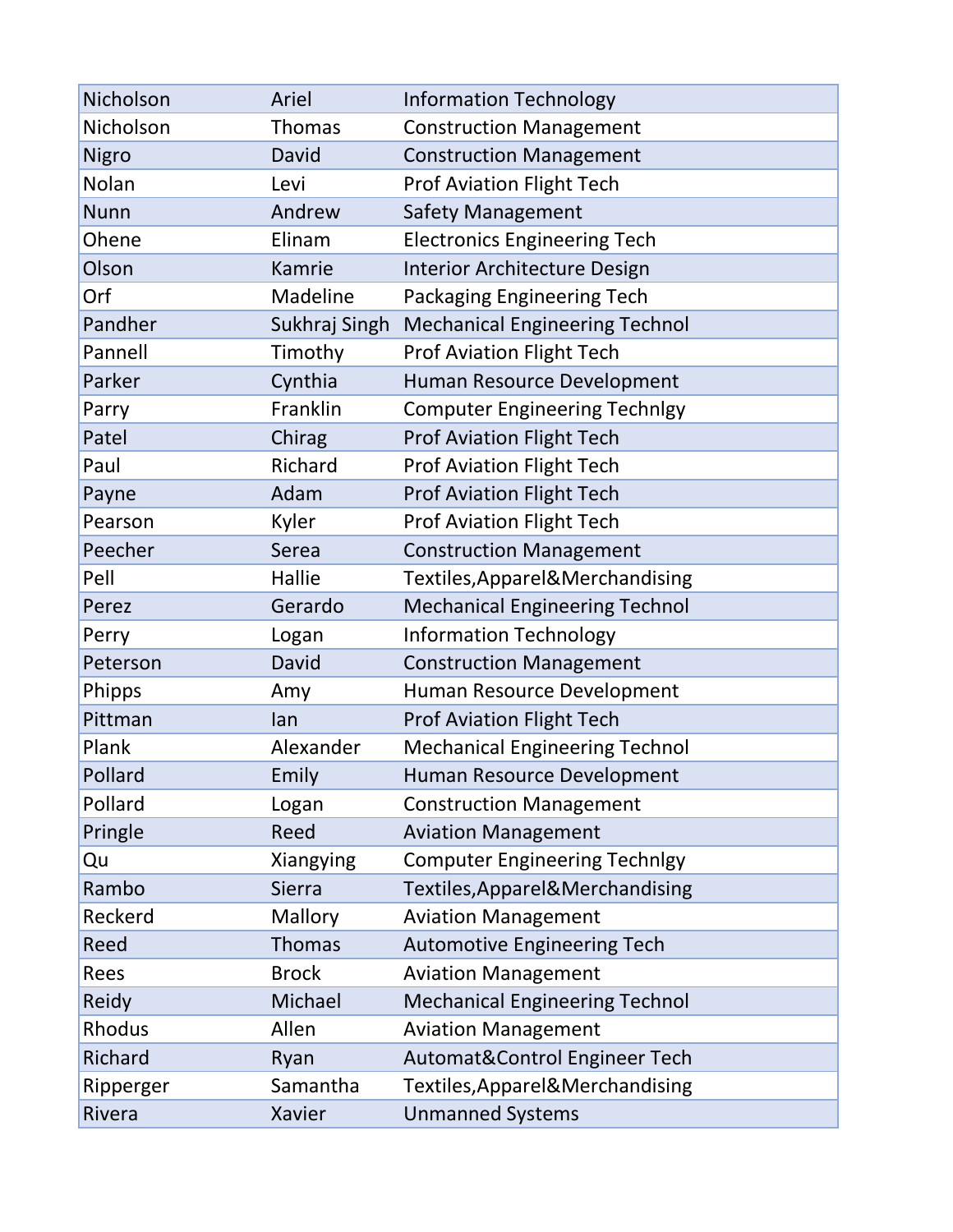| <b>Roberts</b>  | Christopher     | <b>Aviation Management</b>            |
|-----------------|-----------------|---------------------------------------|
| Roberts         | James           | <b>Packaging Engineering Tech</b>     |
| Robinson        | Caleb           | <b>Mechanical Engineering Technol</b> |
| Rogers          | Corey           | <b>Adult &amp; Career Education</b>   |
| Rogutich        | Adam            | <b>Prof Aviation Flight Tech</b>      |
| Ruckoldt        | Christopher     | <b>Unmanned Systems</b>               |
| <b>Ruddock</b>  | Rebecca         | Textiles, Apparel & Merchandising     |
| Rupska          | <b>Brandon</b>  | <b>Information Technology</b>         |
| Ryadovaya       | Natalia         | <b>Electronics Engineering Tech</b>   |
| Sairafi         | Ahmad           | <b>Computer Engineering Technlgy</b>  |
| Salinetro       | Adam            | <b>Mechanical Engineering Technol</b> |
| Schafer         | <b>Nicholas</b> | <b>Mechanical Engineering Technol</b> |
| Schoenle        | John            | <b>Aviation Management</b>            |
| Schwent         | Kaitlin         | <b>Interior Architecture Design</b>   |
| Scott           | Jonathan        | <b>Mechanical Engineering Technol</b> |
| Scott           | Justin          | <b>Prof Aviation Flight Tech</b>      |
| Scott           | <b>Nicholas</b> | <b>Unmanned Systems</b>               |
| Sheppard        | <b>Bernard</b>  | <b>Aviation Management</b>            |
| Sherwood        | Allison         | Packaging Engineering Tech            |
| Shipman         | <b>Tanner</b>   | <b>Prof Aviation Flight Tech</b>      |
| Shockome        | <b>Bailey</b>   | <b>Unmanned Systems</b>               |
| Sisson          | Samuel          | Packaging Engineering Tech            |
| Smith           | Haley           | <b>Interior Architecture Design</b>   |
| Smith           | John            | <b>Packaging Engineering Tech</b>     |
| Smith           | Zephaniah       | Civil Engineering Technology          |
| Snyder          | <b>Elise</b>    | Human Resource Development            |
| Snyder          | Kayla           | Human Resource Development            |
| Song            | Zhongze         | <b>Computer Engineering Technlgy</b>  |
| Spahn           | Matthew         | <b>Computer Engineering Technlgy</b>  |
| Spencer         | <b>Tristin</b>  | <b>Electronics Engineering Tech</b>   |
| <b>Stauffer</b> | Gabriel         | Human Resource Development            |
| Stinson         | Amber           | <b>Interior Architecture Design</b>   |
| Stuttle         | Cameron         | <b>Aviation Management</b>            |
| Sullivan        | Jordan          | <b>Architectural Engineering Tech</b> |
| Summerville     | Hannah          | Human Resource Development            |
| Sweet           | Austin          | <b>Aviation Management</b>            |
| Tague           | Hayley          | <b>Mechanical Engineering Technol</b> |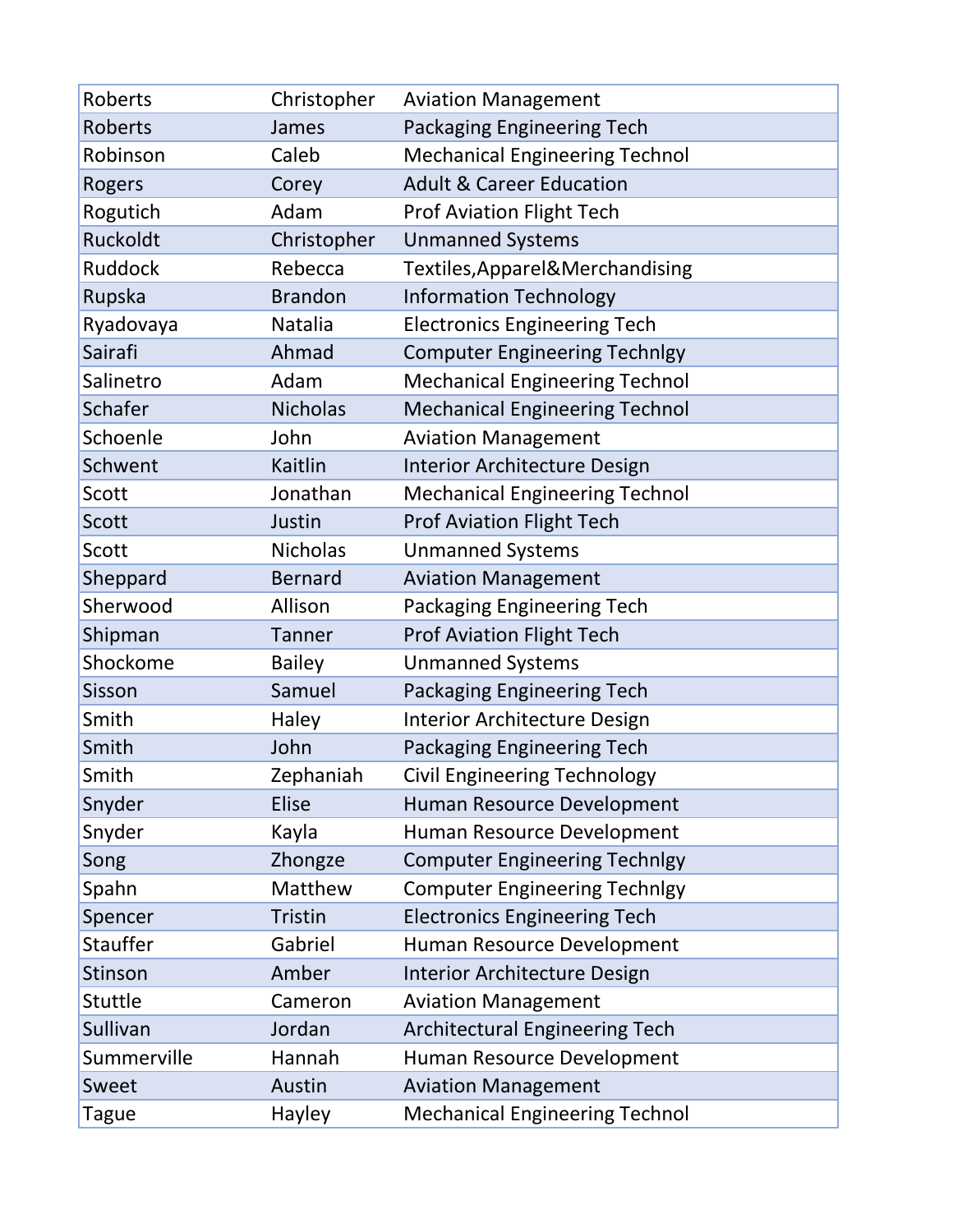| Thom             | Annette        | <b>Adult &amp; Career Education</b>   |
|------------------|----------------|---------------------------------------|
| Thomas           | Joseph         | Safety Management                     |
| Thompson         | Steven         | <b>Civil Engineering Technology</b>   |
| Thurman          | Isaiah         | <b>Aviation Management</b>            |
| Timmerman        | Seth           | <b>Aviation Management</b>            |
| Toomer           | Jennifer       | Human Resource Development            |
| Udhayanesan      | Jebri          | <b>Information Technology</b>         |
| Uidl             | <b>Bradley</b> | <b>Mechanical Engineering Technol</b> |
| <b>Utterback</b> | Lucille        | Human Resource Development            |
| Van Liew         | Jessica        | Interior Architecture Design          |
| <b>VanOver</b>   | Jonathan       | <b>Prof Aviation Flight Tech</b>      |
| Varble           | Kara           | Human Resource Development            |
| Vega             | Wyatt          | <b>Mechanical Engineering Technol</b> |
| Vermillion       | Daniel         | <b>Mechanical Engineering Technol</b> |
| Vertelney        | Benjamin       | <b>Prof Aviation Flight Tech</b>      |
| <b>Vines</b>     | Christopher    | <b>Construction Management</b>        |
| Vogel            | Allison        | Human Resource Development            |
| Vuppala          | Ketan Reddy    | <b>Mechanical Engineering Technol</b> |
| Walker           | James          | Technology                            |
| Walker           | <b>Briana</b>  | <b>Adult &amp; Career Education</b>   |
| Walther          | Camden         | <b>Prof Aviation Flight Tech</b>      |
| Watson           | Jessica        | <b>Architectural Engineering Tech</b> |
| <b>Watts</b>     | Amy            | <b>Civil Engineering Technology</b>   |
| Webb             | Justin         | <b>Construction Management</b>        |
| Webster          | Jeffrey        | <b>Aviation Management</b>            |
| Weimer           | Ethan          | <b>Prof Aviation Flight Tech</b>      |
| Wermert          | <b>Kelsey</b>  | <b>Interior Architecture Design</b>   |
| Wessel           | Eric           | <b>Mechanical Engineering Technol</b> |
| West             | <b>Mark</b>    | <b>Mechanical Engineering Technol</b> |
| Wetnight         | Austin         | <b>Construction Management</b>        |
| Weyer            | Addison        | <b>Prof Aviation Flight Tech</b>      |
| White            | Andrew         | <b>Construction Management</b>        |
| Whitman          | Seth           | Human Resource Development            |
| Williams         | Lilly          | Textiles, Apparel & Merchandising     |
| <b>Williams</b>  | <b>Mark</b>    | <b>Safety Management</b>              |
| Williams         | Phillip        | <b>Mechanical Engineering Technol</b> |
| <b>Williams</b>  | Zachary        | <b>Computer Engineering Technlogy</b> |